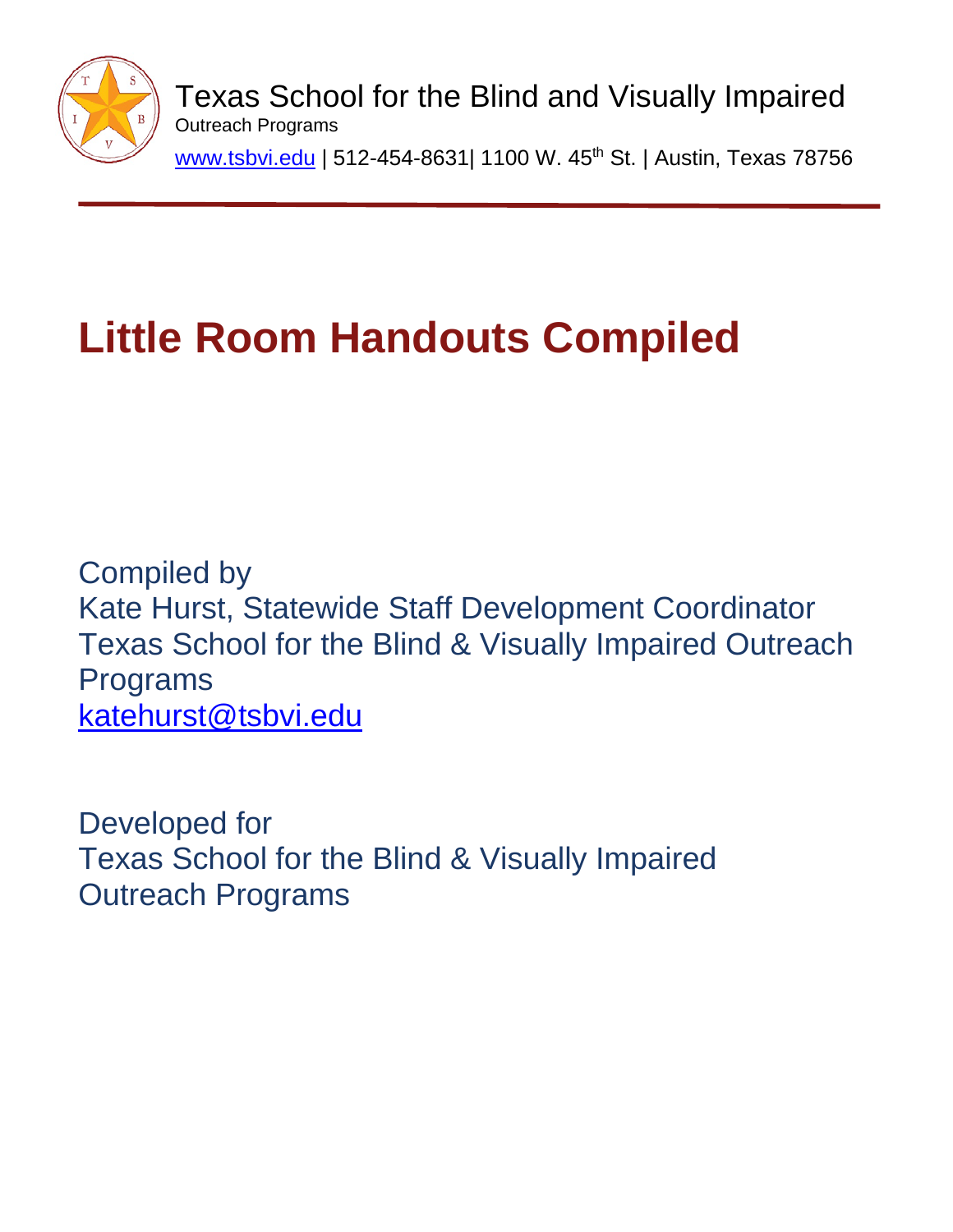This document contains a variety of forms and information about objects to use with students when using the Active Learning approach developed by Dr. Lilli Nielsen. These are not approved by Dr. Nielsen and only offered as tools that teachers might fine helpful in documenting their observations of a student while attempting to use the Active Learning approach defined by Dr. Nielsen.

Some of the forms were developed by Gigi Newton and Stacy Shafer with TSBVI Outreach Programs and others adapted form forms created by Marth Vincent with Region 8 Education Service Center in Mt. Pleasant, TX.

These forms may be reproduced for your use with students with our permission. Other uses are not permitted except with the express permission of TSBVI Outreach Programs.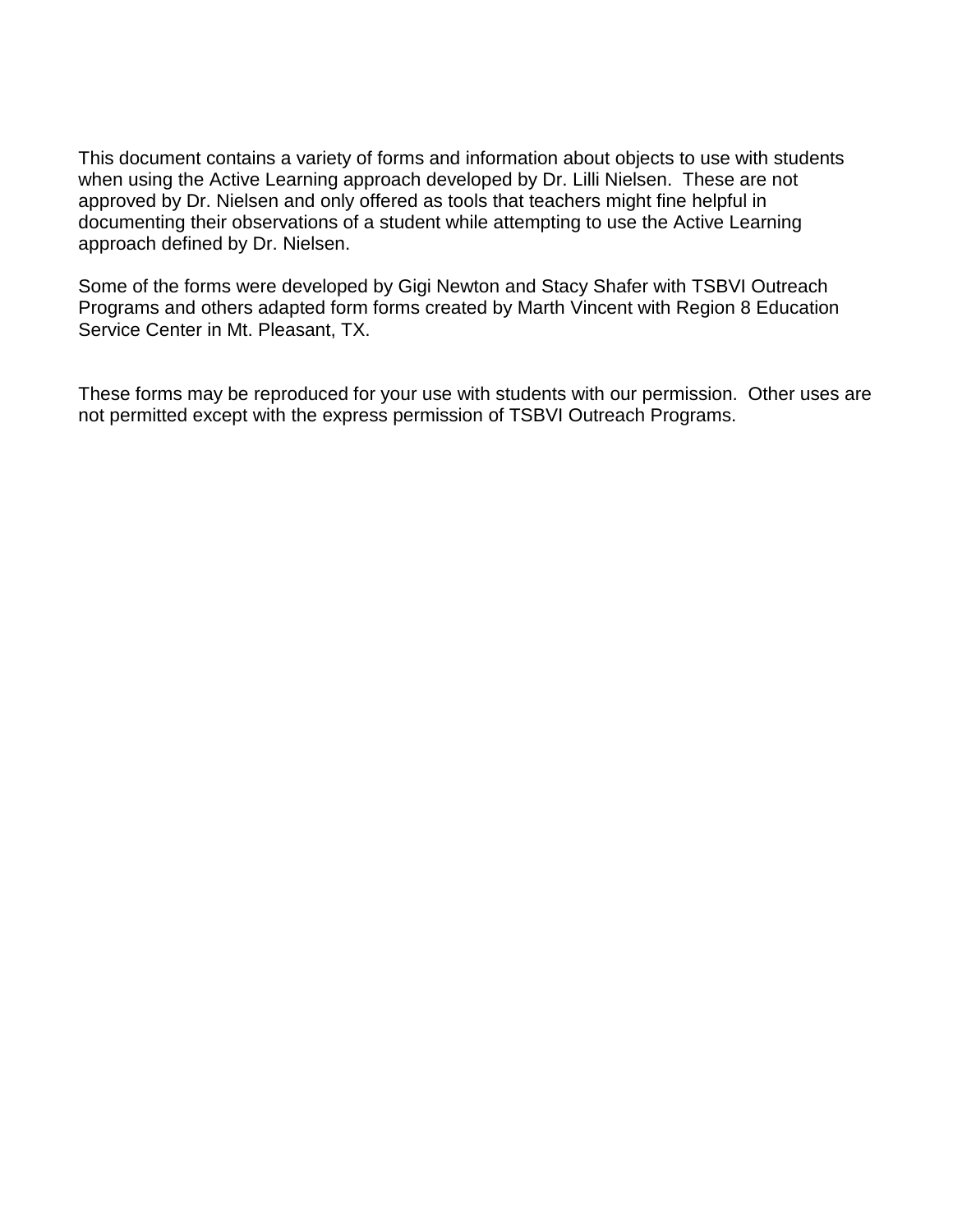# **Little Room Observation Form**

| <b>Date Example 2</b>                                                                                                                    |
|------------------------------------------------------------------------------------------------------------------------------------------|
| <b>Location of Observation</b>                                                                                                           |
| <b>Time Ended</b>                                                                                                                        |
| Please attaché grid showing objects and their placement in the Little Room.                                                              |
| 1. How long was the child in the Little Room?                                                                                            |
| 2. Did the child have an opportunity to experience the Little Room without interruption from                                             |
| 7. Did the child use his hearing?<br>More than usual<br>Less amount of time than usual<br>About the same as usual                        |
| Did the child use his hands to<br>8.<br>manipulate / explore objects?<br>Yes<br><b>No</b><br>Did the child use his feet to explore<br>9. |
| objects?<br>Yes<br><b>No</b><br>10. Did the child show a greater interest<br>in objects than usual?                                      |
| Yes<br><b>No</b>                                                                                                                         |
|                                                                                                                                          |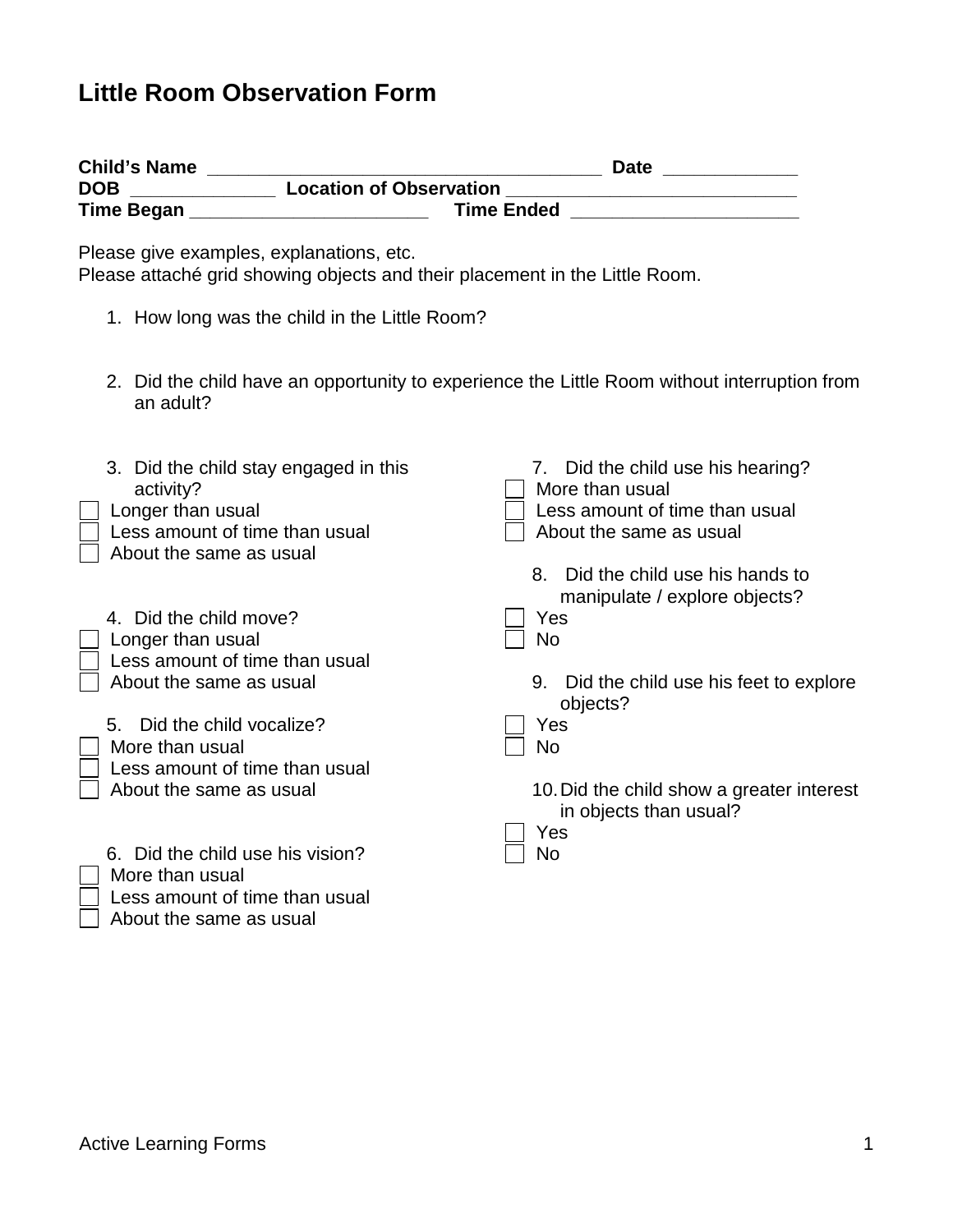- **11.** Did the child manipulate objects in a new way? Explain: (example, Used both hands, banged objects together, tactually compared two objects, etc.)
- **12.** Did the child seem to have a favorite object? What was it? How did you know? Do you know why he liked it?
- **13.** Did the child seem not to like an object? What was it? How did you know? Do you know why he didn't like it?
- **14.**Did the child handle all the objects in a particular way? Describe. (Example: mouthed everything, hit everything, scratched everything, etc.)
- **15.**Did the child handle all objects in different ways? Describe. (Example: mouthed wooden and leather objects, but batted at metal objects)
- **16.** Did the child explore/handle several objects or only those in one area? (Example: Only objects by right hand at waist height, only objects by left shoulder, etc.)
- **17.** Do you think the child enjoyed the Little Room?
- Yes
- $\Box$  No
	- **18.**Is this an activity you think will benefit the child?
- Yes
- $\Box$  No

Other comments and or observations: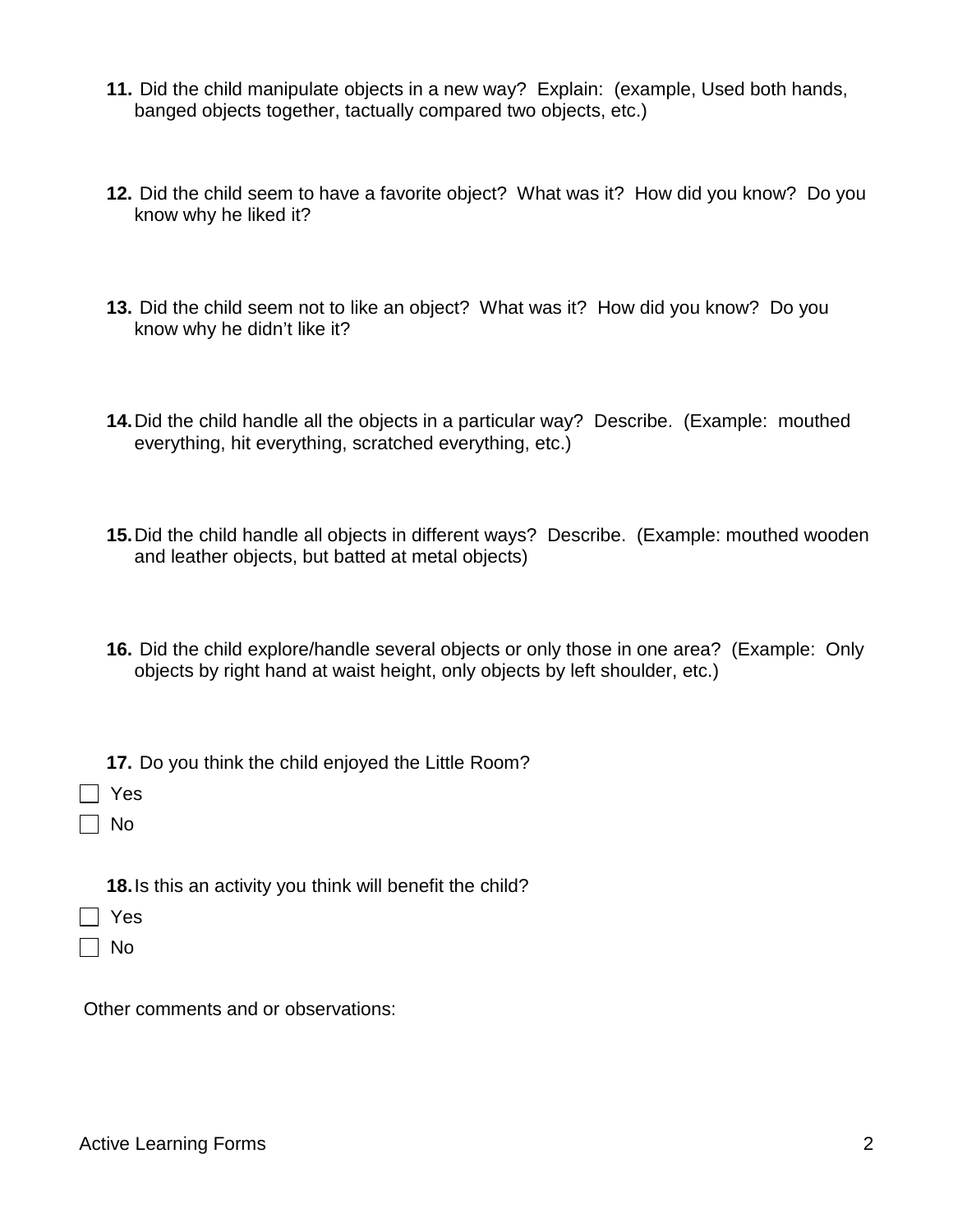# **Choosing Objects for the "Little Room"**

Objects should:

- $\Box$  Be of pleasure for the child
- $\Box$  Be graspable
- $\Box$  Have tactile and auditory qualities
- $\Box$  Vary in weight and temperature
- $\Box$  Take into account the senses of taste and smell
- $\Box$  Be visually inspiring
- $\Box$  Inspire him to play counting games
- $\Box$  Be changeable in shape
- $\Box$  Be comparable, as well as, present in such quantities that child has the opportunity to
	- $\checkmark$  Choose
	- $\checkmark$  Combine his experiences
	- $\checkmark$  Play various sequence games

Adapted from Space and Self, by Dr. Lilli Nielsen, SIKON, 1992, Denmark, page 72.

#### **OBJECTS TO TRY WITH \_\_\_\_\_\_\_\_\_\_\_\_\_\_\_\_\_\_\_\_\_\_\_\_\_\_\_\_\_\_\_\_\_\_\_\_\_\_\_\_\_**

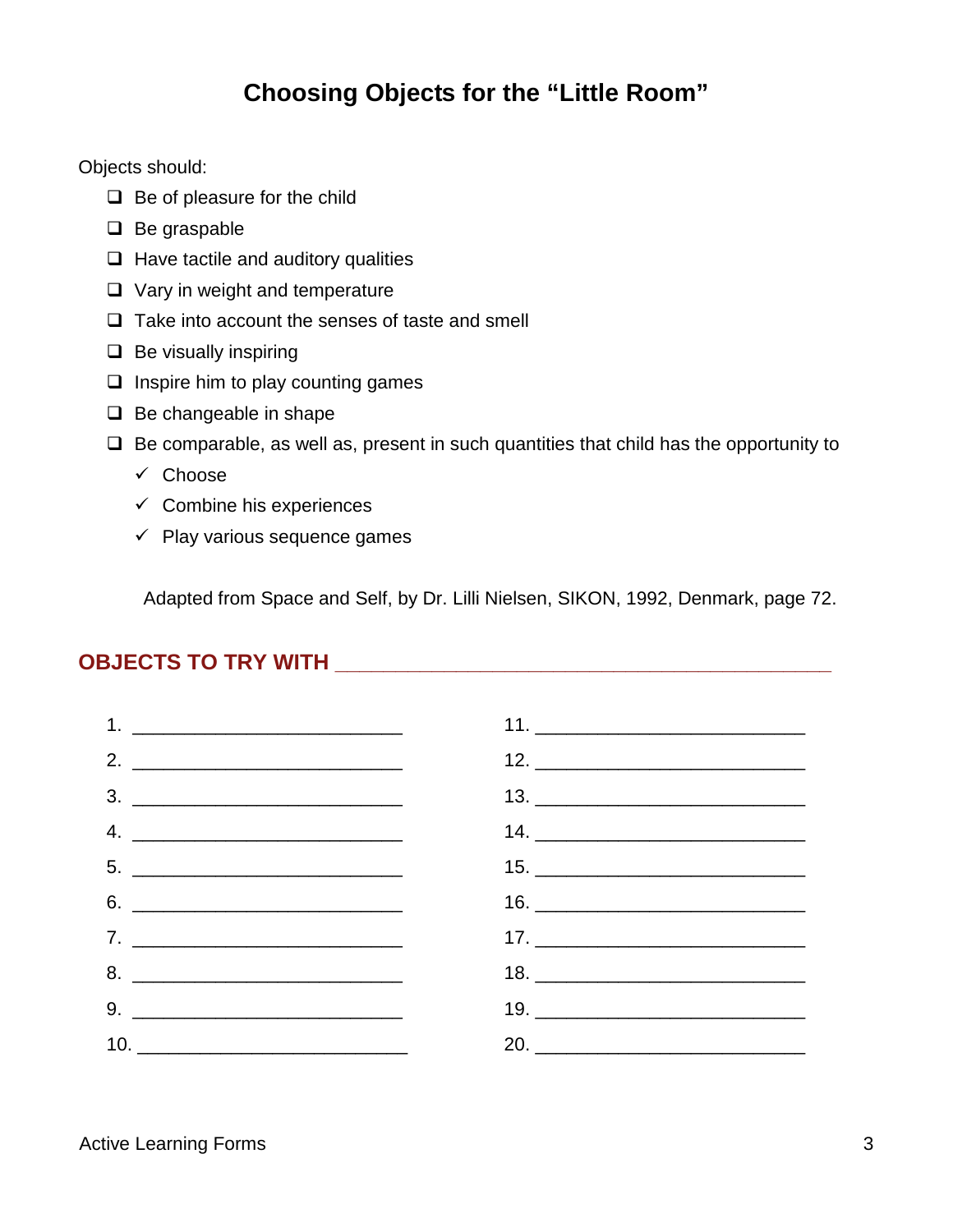# **Dr. Lilli Nielsen's Scoring Categories**

|           | <b>Student's Name</b>                   | Date:          |             |
|-----------|-----------------------------------------|----------------|-------------|
|           | <b>ACTIONS</b>                          | <b>OBJECTS</b> | <b>TIME</b> |
| А.        | 1. Mouthing own hand                    |                |             |
| А.        | 2. Hand(s) contacting eye(s)            |                |             |
| А.        | 3. Playing with own fingers             |                |             |
| В.        | 1. Grasp and let go object              |                |             |
| <b>B.</b> | 2. Grasp and keep object                |                |             |
| B.        | 3. Mouthing object                      |                |             |
| В.        | 4. Move object from hand to hand        |                |             |
| <b>B.</b> | 5. Turn object using hands              |                |             |
| B.        | 6. Tap object on own body               |                |             |
| <b>B.</b> | 7. Tap object on wall/platform          |                |             |
| <b>B.</b> | 8. Pick up object                       |                |             |
| <b>B.</b> | 9. Pick up object just dropped          |                |             |
|           |                                         |                |             |
| C.        | 1. Detect tactile contact of objects    |                |             |
| C.        | 2. Recall tactile contact with objects  |                |             |
| C.        | 3. Touch walls/ceiling                  |                |             |
| C.        | 4. Tactile search for dropped object    |                |             |
| C.        | 5. Tactile search of details of object  |                |             |
| C.        | 6. Tactile search of structure of walls |                |             |
| C.        | 7. Compare tactile experience           |                |             |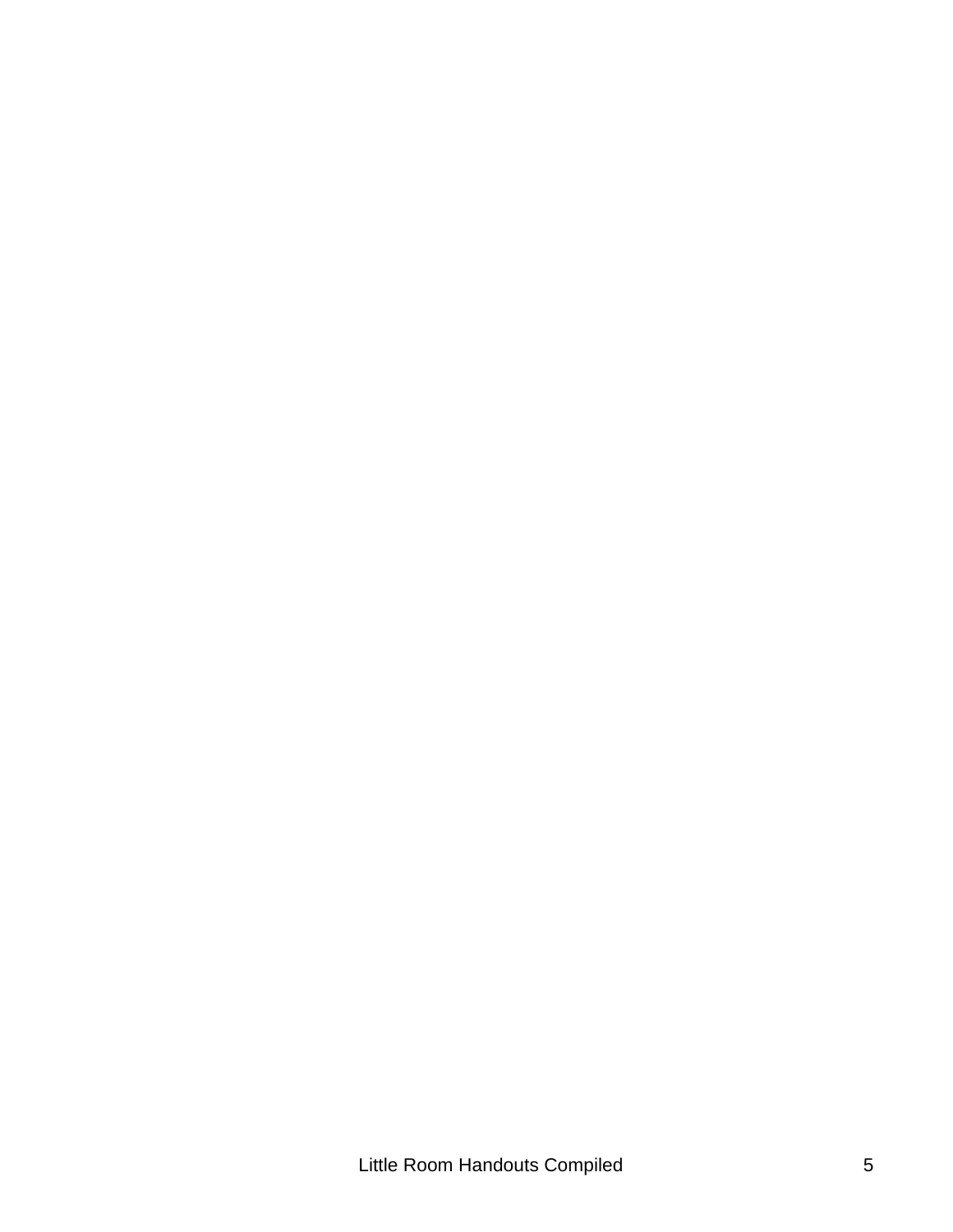|    | <b>ACTIONS</b>                                | <b>OBJECTS</b> | <b>TIME</b> |
|----|-----------------------------------------------|----------------|-------------|
| D. | 1. React to self-produced sound               |                |             |
| D. | 2. Push objects making sound                  |                |             |
| D. | 3. Rattle to produce sound                    |                |             |
| D. | 4. Grasp just after self-produced sound       |                |             |
| D. | 5. Comprehend self-produced sound             |                |             |
| D. | 6. Compare self-produced sound                |                |             |
| Ε. | 1. Play sequence game with 2 objects          |                |             |
| E. | 2. Play sequence game with several<br>objects |                |             |
| Ε. | 3. Repeat sequence game                       |                |             |
| Ε. | 4. Quantity games                             |                |             |
| Ε. | 5. Comparing games                            |                |             |
| F. | 1. Control by circular sweep of hand          |                |             |
| F. | 2. Tactile control of position of object      |                |             |
| F. | 3. Comprehend position of specific<br>object  |                |             |
| F. | 4. Compare positions of objects               |                |             |
| G. | 1. Repeats the same activity<br>immediately   |                |             |
| G. | 2. Interrupt activity for few seconds         |                |             |

#### **Adapted by Stacy Shafer – TSBVI 9/94**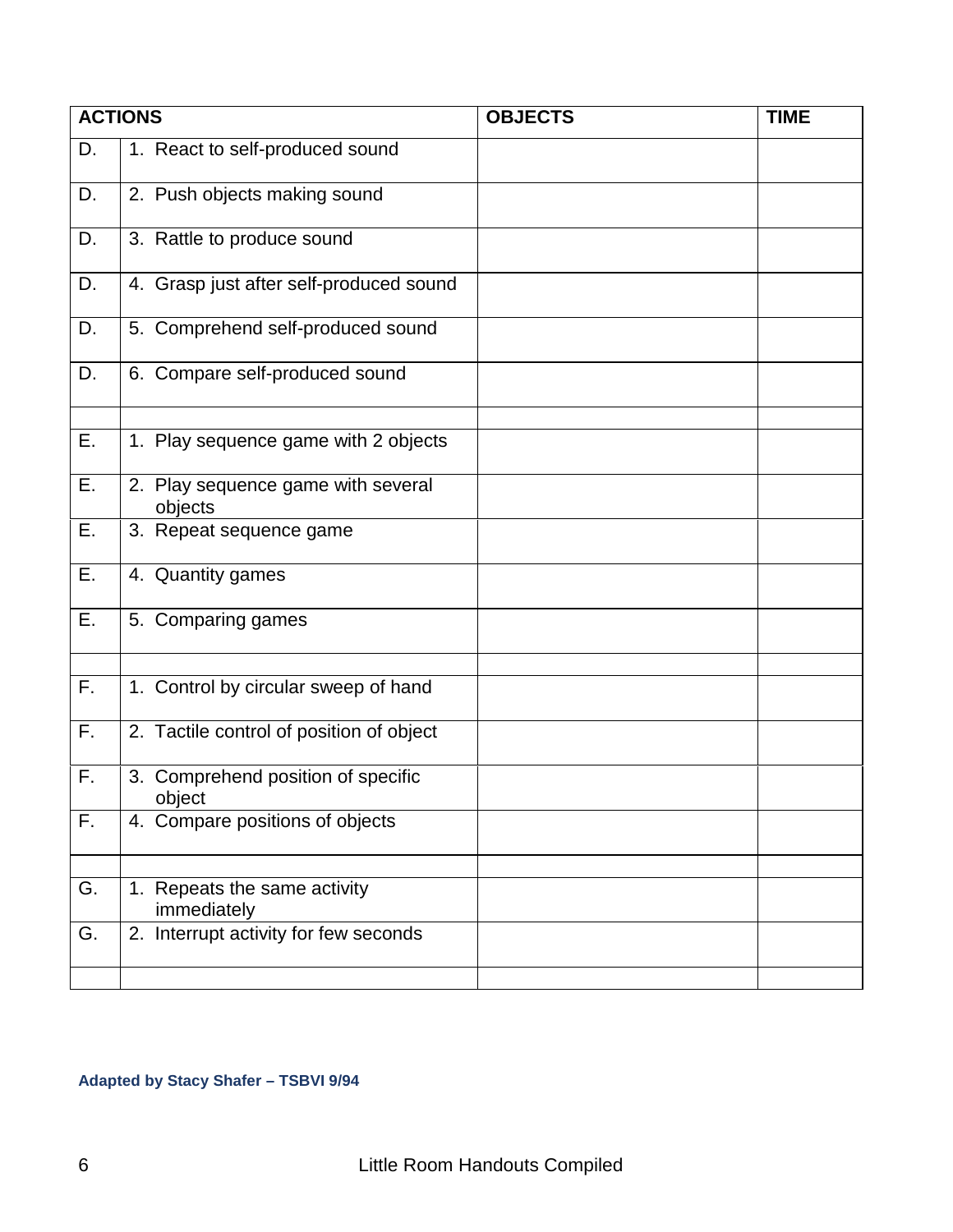# **Sample Little Room Observation Form for Gigi N.**

#### **Date 10/10/04 Person Observing K. Moss**

|                  |                                  | Head of the Little Room - Stretched vinyl |                                          |                                                 |                                 |
|------------------|----------------------------------|-------------------------------------------|------------------------------------------|-------------------------------------------------|---------------------------------|
|                  | Slinky                           | Koosh Ball                                | Keys                                     | <b>String of Beads</b>                          |                                 |
|                  | Location of<br>specific object   | <b>Tactual Exploration</b>                | <b>Tactual Exploration</b>               | Visually directed<br>reach                      | Astroturf - Tactual exploration |
|                  | Plastic dish<br>scrubbers        | <b>Facial puff</b><br><b>Batting</b>      | <b>Ribbons</b><br>Mouthed                | Vibrating<br>toothbrush                         |                                 |
|                  | <b>Batting</b>                   |                                           | Grasp & Release                          | Location of<br>specific object                  |                                 |
| Mirrored surface | Office supply<br>rings           | Pewter Bell<br>Object-based<br>sound      | Wire whisk<br><b>Tactual Exploration</b> | <b>Chain Belt</b><br>Turns onto side            |                                 |
| Side-panel       | <b>Metal Measuring</b><br>Spoons | Leather scraps                            | Wooden beads                             | Wooden spoons<br>Object-based<br>sound          | Side-panel                      |
|                  |                                  | <b>Bag of Marbles</b>                     |                                          |                                                 |                                 |
|                  |                                  | Location of object                        |                                          |                                                 |                                 |
|                  | <b>Wind Chimes</b>               |                                           |                                          | <b>Black and White</b><br><b>Plastic Plates</b> |                                 |
| Leg Area         | Kicks with feet                  |                                           |                                          | Object-based<br>sounds                          | Leg Area                        |

Make a map of the where objects are placed in the little room, noting name of each object placed in each grid area. The area around the legs should also be noted if an extension is being used. As you observe the child in the Little Room, write notes about what actions the child takes on the objects such as batting, mouthing, poking with finger, reaching, grasping and letting go, and so forth.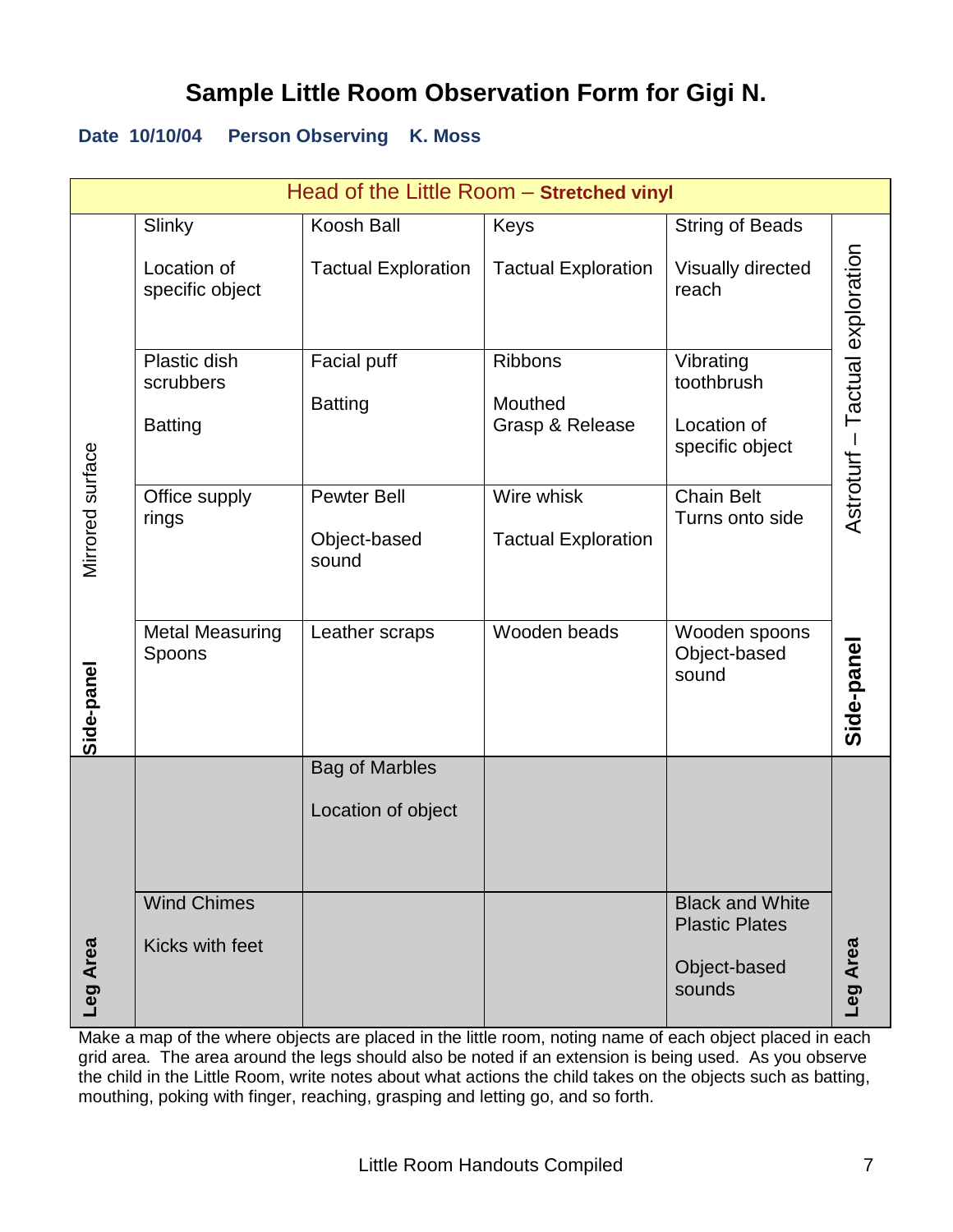#### **Sample Data Sheet for Little Room for Gigi N. - page 2**

#### **Sample Goals:**

- 1. Bats at object
- 2. Visually directed reach
- 3. Brings object to mouth for oral exploration
- 4. Using both hands at mid-line
- 5. Grasp & keep
- 6. Grasp & release
- 7. Tactual exploration
- 8. Transfers object from hand to hand
- 9. Turns object over for visual/tactual exploration
- 10.Bangs object
- 11.Shakes object
- 12.Index finger isolation
- 13.Independent play skills
- 14.Calms self when agitated
- 15.Increase vocal play
- 16.Engages in sequence games
- 17.Learns location of specific objects
- 18.Kicks at object
- 19.Turns over onto side to reach object
- **20.**Compares properties of two object

#### **Comments:**

Gigi was very active in the room today and experimented with the plastic dish scrubbers and facial puff for the first time.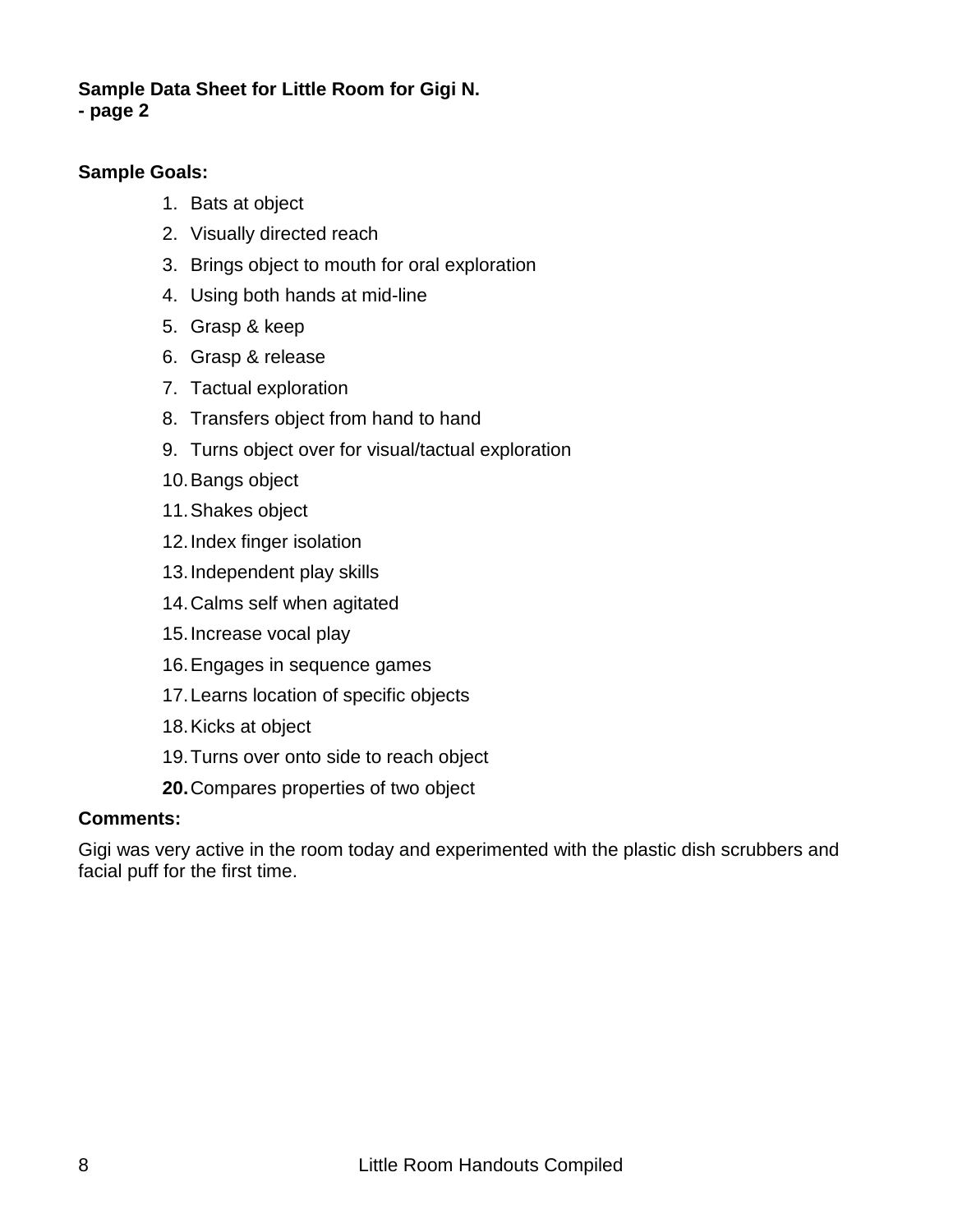| Leg area | Side-panel |  |  |                         |
|----------|------------|--|--|-------------------------|
|          |            |  |  |                         |
|          |            |  |  | Head of the Little Room |
|          |            |  |  |                         |
|          |            |  |  |                         |
| Leg area | Side-panel |  |  |                         |

**Data Sheet for Little Room for \_\_\_\_\_\_\_\_\_\_\_\_\_\_\_\_\_\_\_\_\_\_\_\_\_\_\_\_\_**

Date **Date** Person Observing **Network Date Date Date Date Date Date D** 

Make a map of the where objects are placed in the little room, noting name of each object placed in each grid area. The area around the legs should also be noted if an extension is being used. As you observe the child in the Little Room, write notes about what actions the child takes on the objects such as batting, mouthing, poking with finger, reaching, grasping and letting go, and so forth.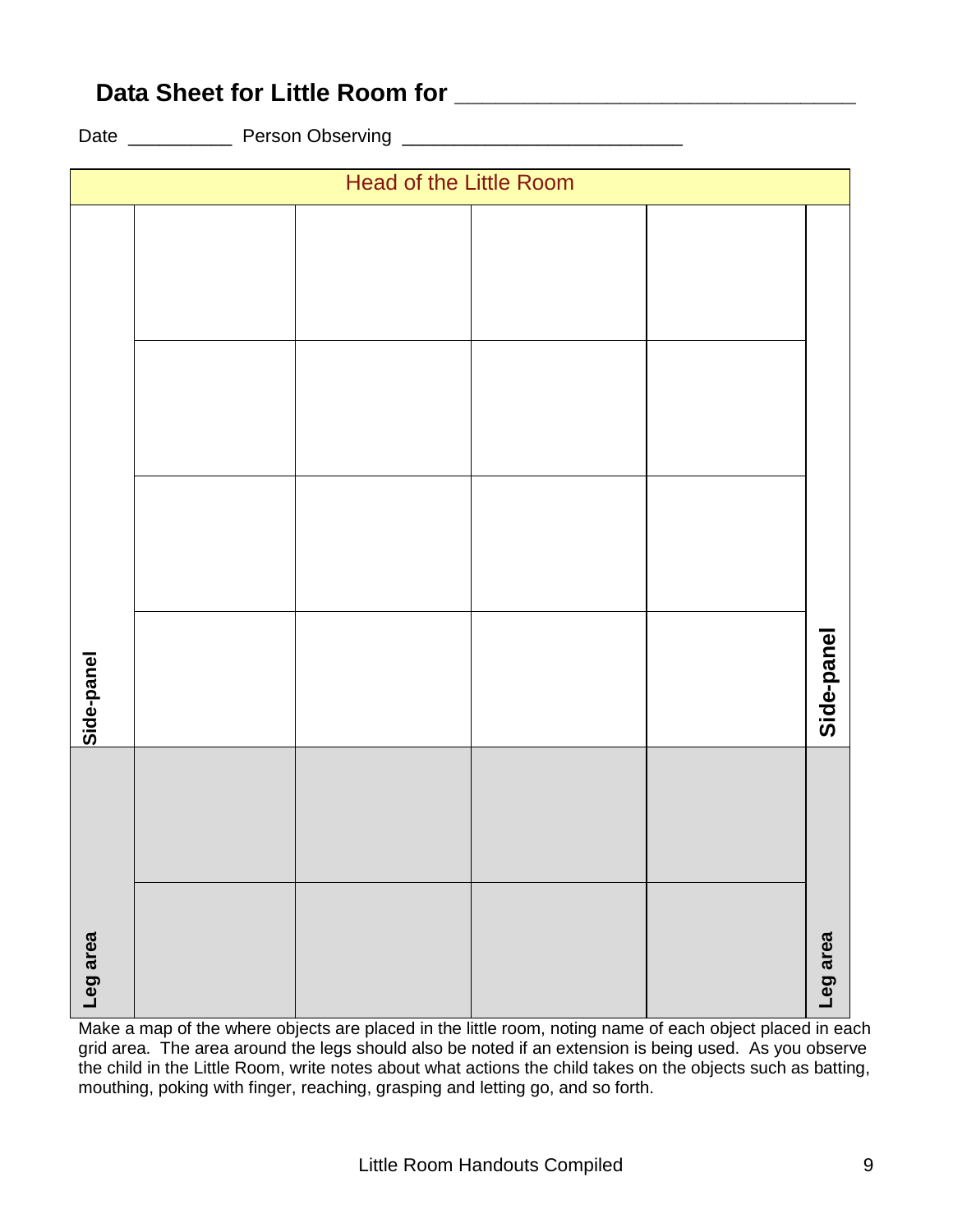#### **Sample Goals:**

- 21.Bats at object
- 22.Visually directed reach
- 23.Brings object to mouth for oral exploration
- 24.Using both hands at mid-line
- 25.Grasp & keep
- 26.Grasp & release
- 27.Tactual exploration
- 28.Transfers object from hand to hand
- 29.Turns object over for visual/tactual exploration
- 30.Bangs object
- 31.Shakes object
- 32.Index finger isolation
- 33.Independent play skills
- 34.Calms self when agitated
- 35.Increase vocal play
- 36.Engages in sequence games
- 37.Learns location of specific objects
- 38.Kicks at object
- 39.Turns over onto side to reach object
- 40.Compares properties of two objects

#### **Comments:**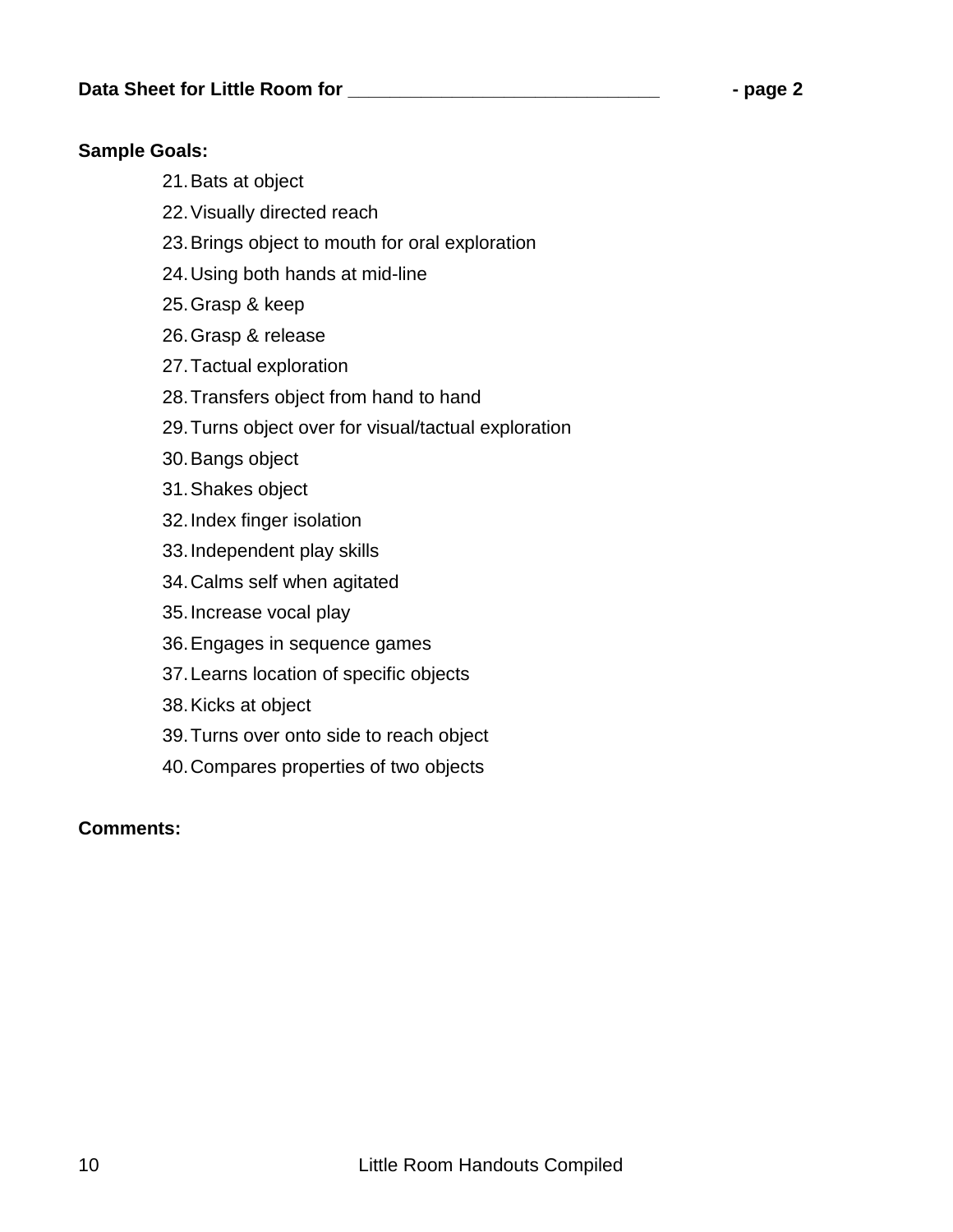#### **Active Learning Observation Form**

**Student Name: \_\_\_\_\_\_\_\_\_\_\_\_\_\_\_\_\_\_\_\_\_\_\_\_\_\_\_\_\_\_\_\_\_**

**Observer: \_\_\_\_\_\_\_\_\_\_\_\_\_\_\_\_\_\_\_\_\_\_\_\_\_\_\_\_\_\_\_\_\_\_\_\_\_**

**Pre-Test Date \_\_\_\_\_\_\_\_\_\_\_\_\_\_\_\_\_\_\_\_\_\_**

**Dates of Observations:** 

**\_\_\_\_\_\_\_\_\_\_\_\_\_\_\_\_\_\_\_\_\_\_**

**\_\_\_\_\_\_\_\_\_\_\_\_\_\_\_\_\_\_\_\_\_\_**

**Comments or Observation Summary for the Month:**

#### **References:**

Nielsen, Lilli (1992), Space and Self, SIKON.

Lace, J. and Shafer, S. (2003). Power point presentation, Assessment of Biobehavioral States and Analysis of Related Influences.

**\_\_\_\_\_\_\_\_\_\_\_\_\_\_\_\_\_\_\_\_\_\_**

**\_\_\_\_\_\_\_\_\_\_\_\_\_\_\_\_\_\_\_\_\_\_**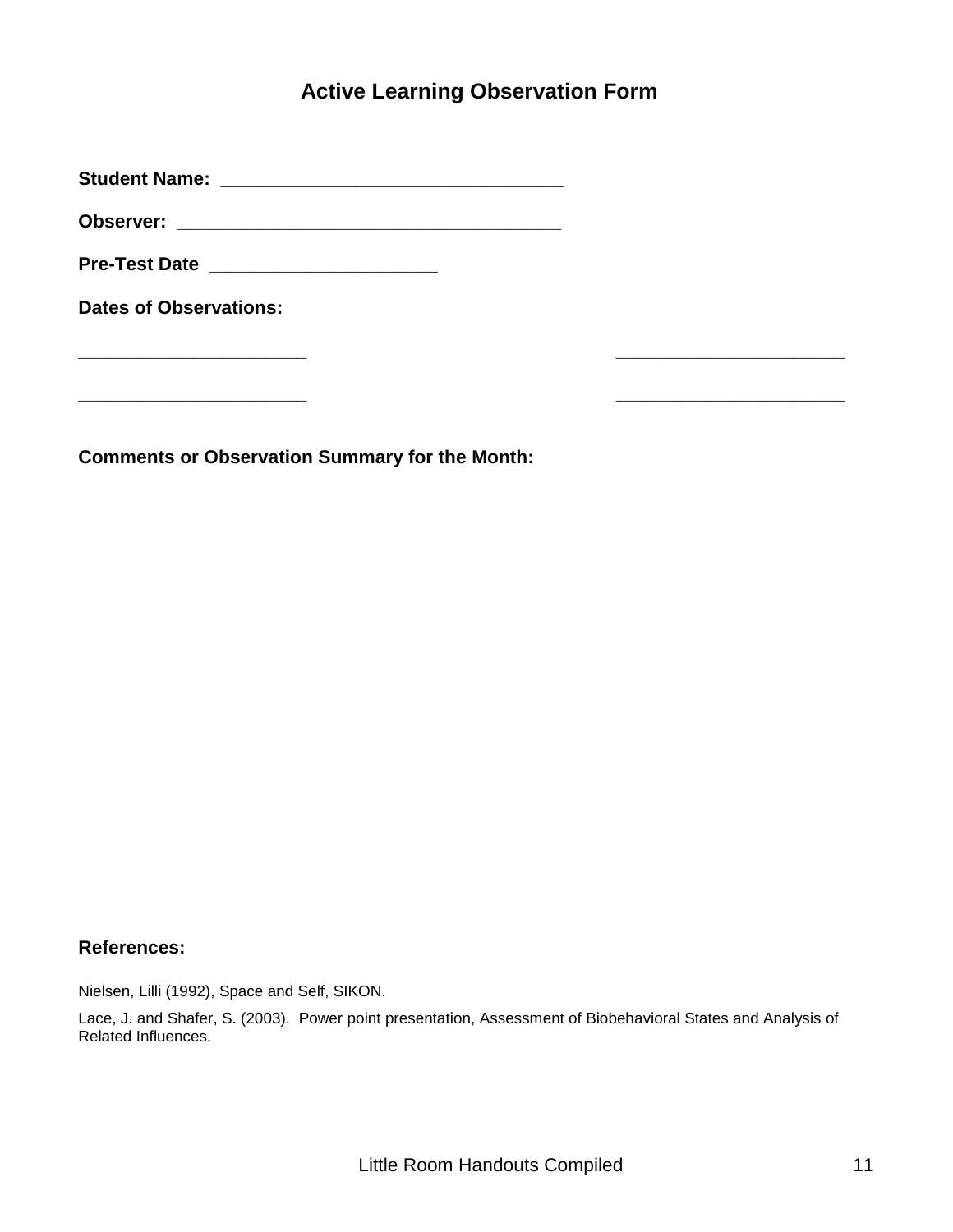| Pre-<br>test | <b>Pre-Kinesthetic Activities</b>        | Ob<br>1 | Ob<br>$\overline{2}$ | Ob<br>3 | Ob<br>4 | <b>Notes</b> |
|--------------|------------------------------------------|---------|----------------------|---------|---------|--------------|
|              | Grasp and let go objects                 |         |                      |         |         |              |
|              | Grasp and keep objects                   |         |                      |         |         |              |
|              | Mouthing objects                         |         |                      |         |         |              |
|              | Move object from hand to<br>hand         |         |                      |         |         |              |
|              | Turn object using hands                  |         |                      |         |         |              |
|              | Tap object on own body                   |         |                      |         |         |              |
|              | Tap object on wall or<br>resonance board |         |                      |         |         |              |
|              | Pick up object                           |         |                      |         |         |              |
|              | Pick up object just dropped              |         |                      |         |         |              |
| Pre-<br>test | <b>Tactile Activities</b>                | Ob<br>1 | Ob<br>$\mathbf{2}$   | Ob<br>3 | Ob<br>4 | <b>Notes</b> |
|              | Detect tactile contact of<br>objects     |         |                      |         |         |              |
|              | Recall tactile contact with<br>objects   |         |                      |         |         |              |
|              | Touch walls/ceiling                      |         |                      |         |         |              |
|              | Tactile search for dropped<br>object     |         |                      |         |         |              |
|              | Tactile search of details of<br>objects  |         |                      |         |         |              |
|              | Tactile search of structure of<br>walls  |         |                      |         |         |              |
|              | Compare tactile experience               |         |                      |         |         |              |

Pre-test: This box would only be checked before the child was involved in Active Learning programming based on actions observed with objects in his/her typical environment – Information may be taken from the Functional Scheme Assessment or other assessment tool.

Observations: Date the observation on page one. Check any box if the child demonstrates this activity or use tally marks to track number of times child completes activity. Notes might include favorite objects related to activity, if it is the first time the child explores, etc.

**BASED ON A FORM DEVELOPED BY MARTH VINCENT, ESC REGION 8 2003 - ADAPTED BY KATE MOSS FEBRUARY 2004**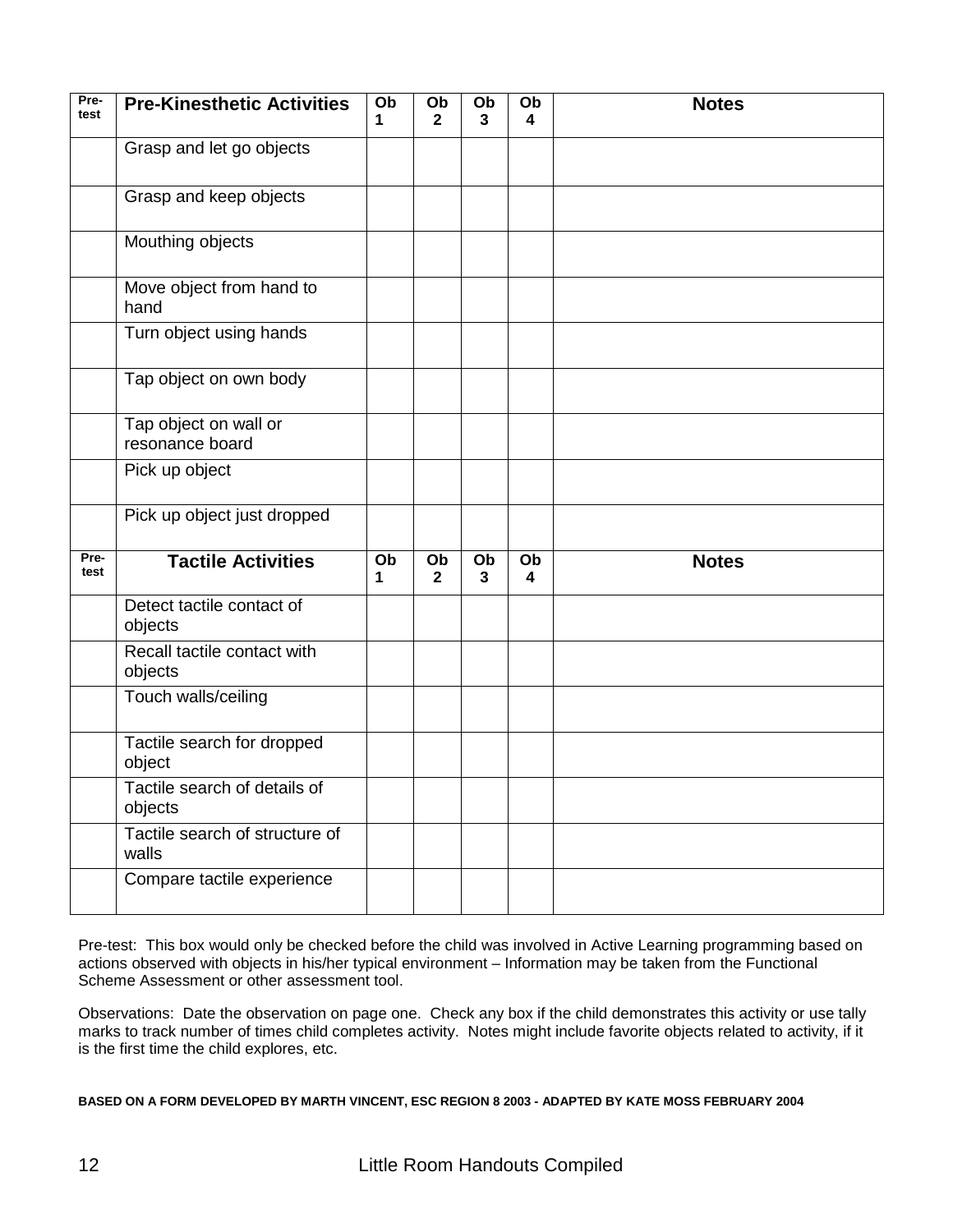| Pre-<br>test | <b>Auditory Activities</b>                | Ob<br>1 | Ob<br>$\mathbf{2}$ | Ob<br>3 | Ob<br>4                       | <b>Notes</b>                                                                         |
|--------------|-------------------------------------------|---------|--------------------|---------|-------------------------------|--------------------------------------------------------------------------------------|
|              | React to self-produced sound              |         |                    |         |                               |                                                                                      |
|              | Push objects making sound                 |         |                    |         |                               |                                                                                      |
|              | Rattle to produce sound                   |         |                    |         |                               |                                                                                      |
|              | Grasp just after self-produced<br>sound   |         |                    |         |                               |                                                                                      |
|              | Comprehend self-produced<br>sound         |         |                    |         |                               |                                                                                      |
|              | Compare self-produced sound               |         |                    |         |                               |                                                                                      |
| Pre-<br>test | <b>Sequence Games</b>                     | Ob<br>1 | Ob<br>$\mathbf{2}$ | Ob<br>3 | Ob<br>4                       | <b>Notes</b>                                                                         |
|              | Play sequence game with two<br>objects    |         |                    |         |                               |                                                                                      |
|              | Repeat sequence game                      |         |                    |         |                               |                                                                                      |
|              | <b>Quantity games</b>                     |         |                    |         |                               |                                                                                      |
|              | Comparing games                           |         |                    |         |                               |                                                                                      |
| Pre-<br>test | <b>Positional Activities</b>              | Ob<br>1 | Ob<br>$\mathbf{2}$ | Ob<br>3 | Ob<br>$\overline{\mathbf{4}}$ | <b>Notes</b>                                                                         |
|              | Control by circular sweep of<br>hand      |         |                    |         |                               |                                                                                      |
|              | Tactile control of position of<br>object  |         |                    |         |                               |                                                                                      |
|              | Comprehend position of<br>specific object |         |                    |         |                               |                                                                                      |
|              | Compare position of objects               |         |                    |         |                               |                                                                                      |
| Pre-<br>test | <b>Repetitive Performance</b>             | Ob<br>1 | Ob<br>$\mathbf{2}$ | Ob<br>3 | Ob<br>$\overline{\mathbf{4}}$ | <b>Notes</b>                                                                         |
|              | Repeats the same activity<br>immediately  |         |                    |         |                               |                                                                                      |
|              | Interrupt activity for a few<br>seconds   |         |                    |         |                               |                                                                                      |
| Pre-<br>test | <b>Other</b>                              | Ob<br>1 | Ob<br>$\mathbf{2}$ | Ob<br>3 | Ob<br>4                       | <b>Notes</b>                                                                         |
|              |                                           |         |                    |         |                               |                                                                                      |
|              |                                           |         |                    |         |                               | Based on a form developed by Marth Vincent, ESC Region 8 2003 - Adapted by Kate Moss |
|              | February 2004                             |         |                    |         |                               |                                                                                      |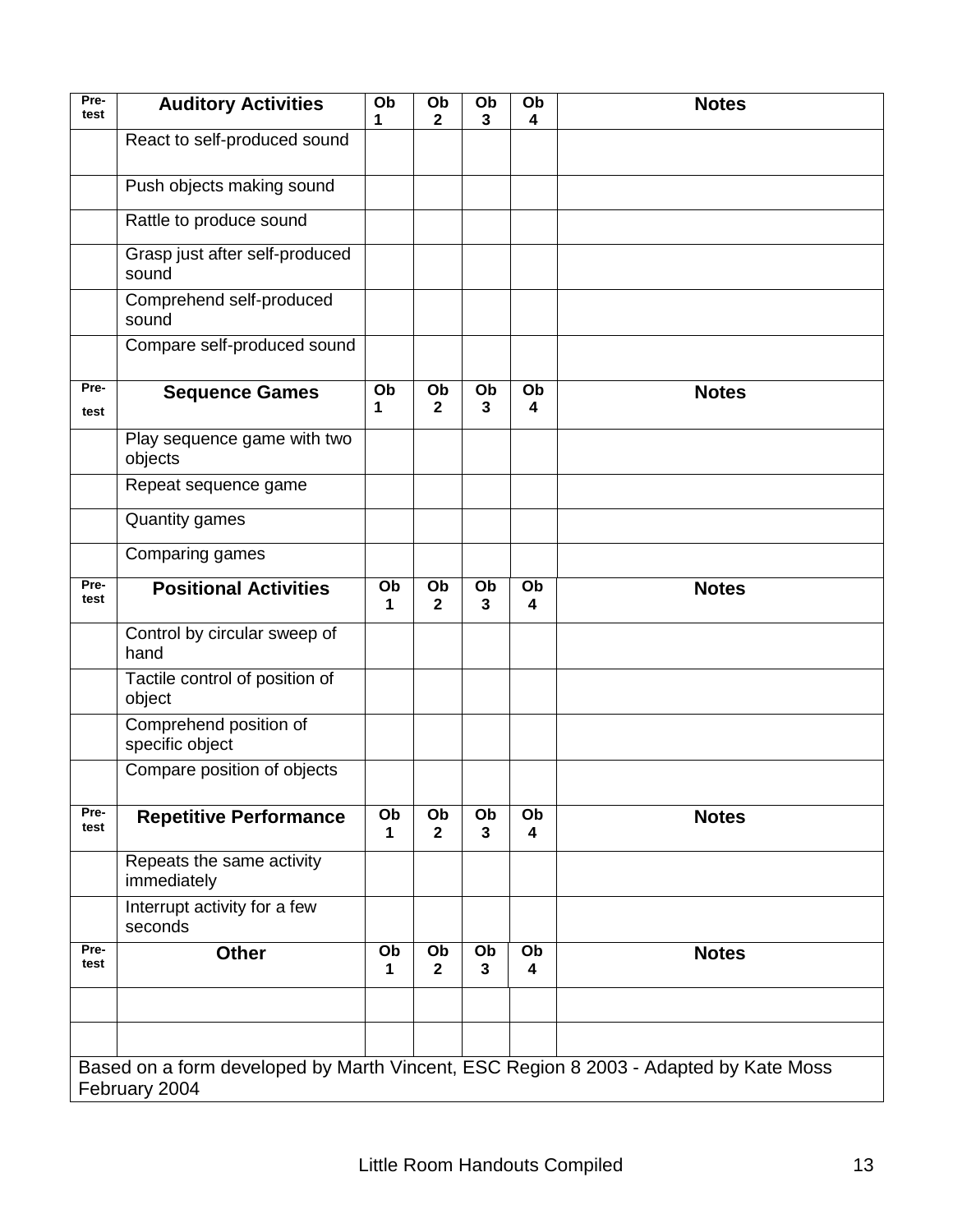| <b>Bio-Behavioral States</b>   |         | <b>Observation 1</b> | <b>Notes</b> |
|--------------------------------|---------|----------------------|--------------|
| <b>Observed</b>                | # times | Total time (min)     |              |
| Sleepy                         |         |                      |              |
| <b>Drowsy</b>                  |         |                      |              |
| <b>Quiet Awake</b>             |         |                      |              |
| <b>Active Alert</b>            |         |                      |              |
| <b>Fussy Awake</b>             |         |                      |              |
| <b>Mildly Agitated</b>         |         |                      |              |
| <b>Uncontrollably Agitated</b> |         |                      |              |
| <b>Bio-Behavioral States</b>   |         | <b>Observation 2</b> | <b>Notes</b> |
| <b>Observed</b>                | # times | Total time (min)     |              |
| Sleepy                         |         |                      |              |
| Drowsy                         |         |                      |              |
| <b>Quiet Awake</b>             |         |                      |              |
| <b>Active Alert</b>            |         |                      |              |
| <b>Fussy Awake</b>             |         |                      |              |
| <b>Mildly Agitated</b>         |         |                      |              |
| <b>Uncontrollably Agitated</b> |         |                      |              |
|                                |         |                      |              |
| <b>Bio-Behavioral States</b>   |         | <b>Observation 3</b> | <b>Notes</b> |
| <b>Observed</b>                | # times | Total time (min)     |              |
| Sleepy                         |         |                      |              |
| Drowsy                         |         |                      |              |
| <b>Quiet Awake</b>             |         |                      |              |
| <b>Active Alert</b>            |         |                      |              |
| <b>Fussy Awake</b>             |         |                      |              |
| <b>Mildly Agitated</b>         |         |                      |              |
| <b>Uncontrollably Agitated</b> |         |                      |              |
| <b>Bio-Behavioral States</b>   |         | <b>Observation 4</b> | <b>Notes</b> |
| <b>Observed</b>                | # times | Total time (min)     |              |
| Sleepy                         |         |                      |              |
| <b>Drowsy</b>                  |         |                      |              |
| Quiet Awake                    |         |                      |              |
| <b>Active Alert</b>            |         |                      |              |
| <b>Fussy Awake</b>             |         |                      |              |
| <b>Mildly Agitated</b>         |         |                      |              |

L Notes: Include the total time spent in a particular Active Learning environment, progression of biobehavioral states during activity, etc. Based on a form developed by Marth Vincent, ESC Region 8 2003 - Adapted by Kate Moss February 2004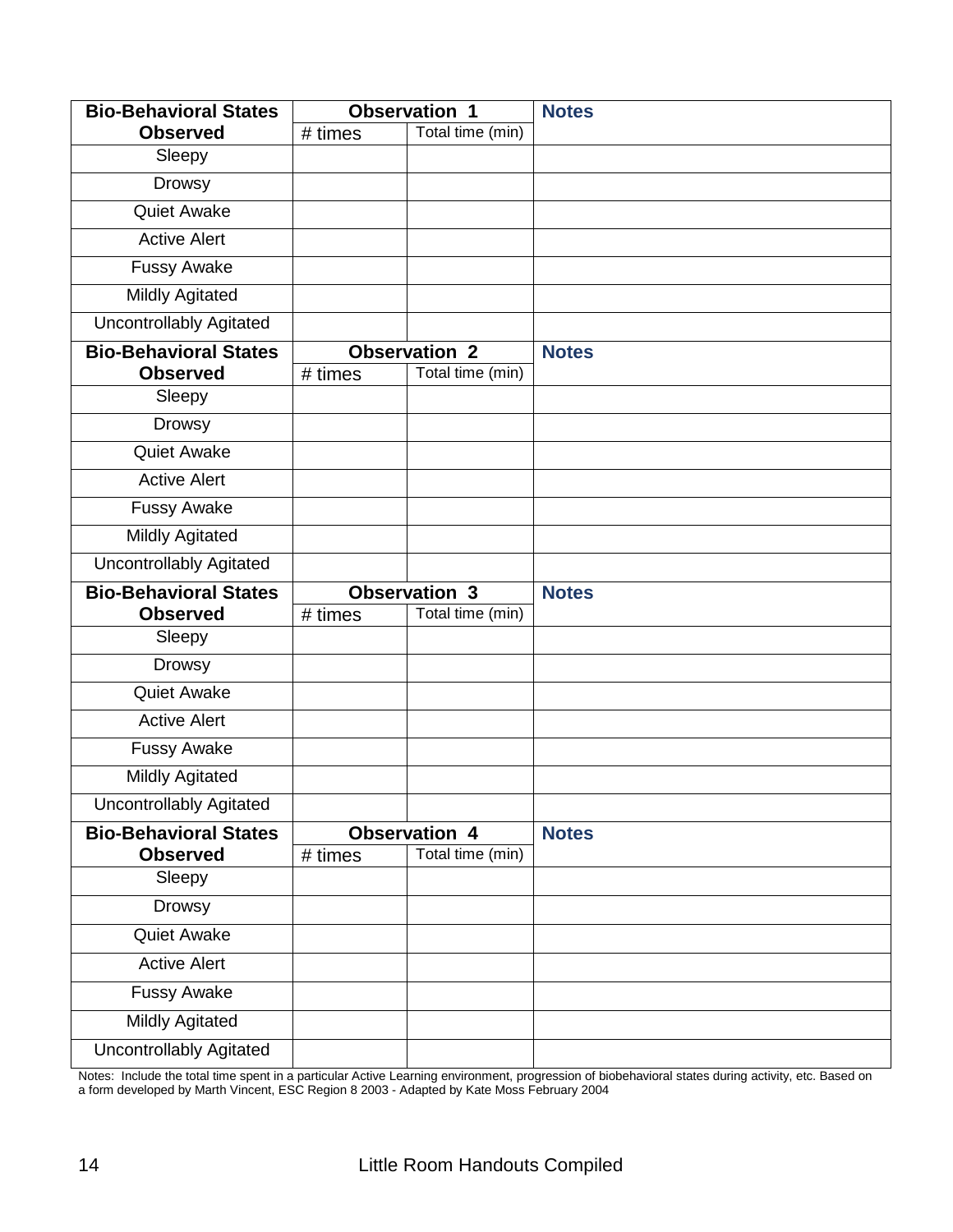## **Suggestions for contents of treasure-chest**

Excerpt from *The Comprehending Hand* by Lilli Nielsen

- 1. Plastic plates (dinner, soup)
- 2. Plastic cups and saucers
- 3. Brushes of all sizes and shapes
- 4. Washing-up brushes (wood, plastic)
- 5. Pan cleaners
- 6. Nail brushes, clothes brushes, hairbrushes, shoe brushes
- 7. Pyramids of all sizes and shapes (Models in the shape of animals ought not be called by animal names, as the names have no meaning for blind children)
- 8. Milk mugs (plastic and stainless steel)
- 9. Tooth mugs (plastic and stainless steel)
- 10.Tins with screw tops (different sizes)
- 11.Tins with press-on lids (different sizes)
- 12.Metal tins with vanilla (empty and full)
- 13.Small packets of raisins
- 14.Clothes pegs (wooden and plastic)
- 15.Building beakers (round, rectangular)
- 16.Building bricks box with sliding lid
- 17.Combs
- 18.Toothbrushes
- 19.Spectacle case with spectacles (sun glasses of plastic)
- 20.Soap box with soap
- 21.Purses with different kinds of fasteners
- 22.Plastic and metal tins with a round hold in the lid
- 23.Cardboard and wooden boxes with round hole in the top
- 24.Scissors. Magnet. Torches
- 25.Cloth bags 8x4 inches, containing dried peas rice small pebbles
- 26.A set of playing cards (well used)
- 27.1 ½ yards length of rope (leather thong type) For binding-games and exercising dressing movements
- 28.Plastic tin containing buttons (with slit in top like a money box)
- 29.Doorlock with key
- 30.Bags made of cloth, strong canvas, leather
- 31.Paper coffee bags
- 32.Balls of all sizes and material
- 33.Blocks which can be joined together with sticks
- 34.Musical boxes
- 35.Large bolts with wing nuts
- 36.Parsley cutter
- 37.Pepper mill
- 38.Oranges small, large; carrots
- 39.Large cardboard boxes
- 40.Vacuum cleaner hose
- 41.Comb in case
- 42.Rattles (football fan type)
- 43.Different kinds of paper
- 44.Bundles of round sticks
- 45.Balloons (inflated with mountpiece)
- 46.Electric light switches
- 47.Handbags with different kinds of fasteners
- 48.Tiddleywinks
- 49.A round stick with white tape/ribbon (for winding and unwinding)
- 50.Office aids stapling machine, hole puncher
- 51.Mouth-organ (harmonica)
- 52.Spoons, teaspoons, 3 teaspoons bound together with rubber band
- 53.Boxes (all sizes, with lids)
- 54.Pencil cases of leather, wood (sliding lid)
- 55.Measuring spoons, kitchen spoons (wood, plastic)
- 56.Buttons, small mosaic pieces, pearls (large, small, round, oblong)
- 57.Steel springs, screws, hooks
- 58.Flamingo foam, plastic material
- 59.Bells
- 60.Rubber bands (small, large, thin, thick)
- 61.Small and large balls of glass, wood,
- rubber, cotton wool table tennis balls 62.Wooden blocks of all sizes
- 63.Blocks of wood in book size
- 64.Balls of wool
- 65.Odd pieces of leather and skin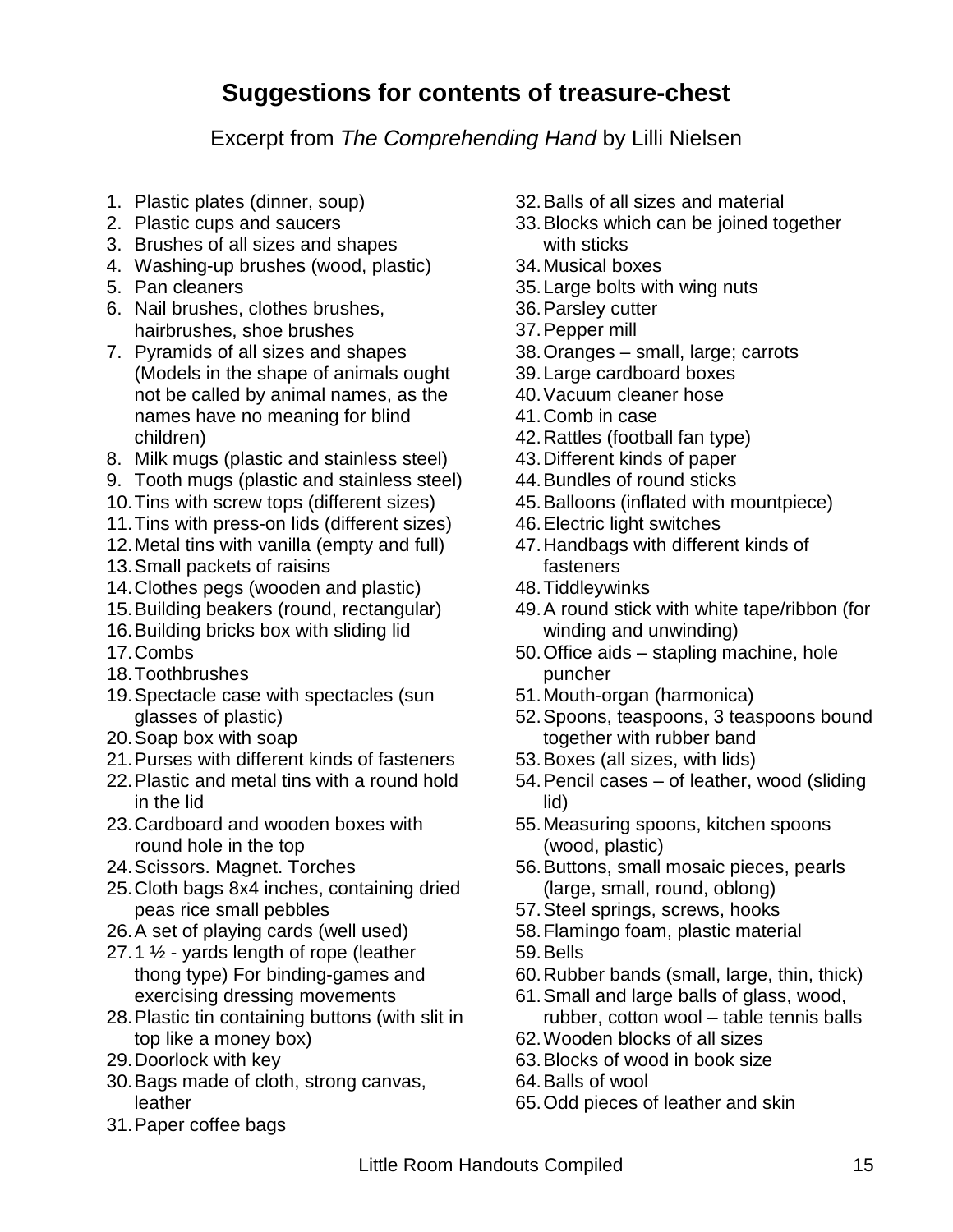- 66.Picture book made of hardboard with holes: the "pictures" can be for example, cloth with a sipper, cloth with one button and buttonhole
- 67.Belt with buckle, string with beads to be drawn up and down
- 68.String with beads to be drawn to and fro
- 69.Clothes pegs, rubber bands
- 70.Curtain rings (one large and one small)
- 71.Ear syringe
- 72.Castanets
- 73.Pencil case (leather with zipper)
- 74.Egg beater
- 75.Cardboard tube with approx. 30 elastic bands
- 76.Flat box (cigar box) with elastic bands
- 77.2 triangles
- 78.Flat, round wooden blocks (different sizes)
- 79.Cycle bell mounted on a piece of a broomstick
- 80.Pieces of veneer (40x 10 cm)
- 81.Round toothbrush dispenser (containing a marble)
- 82.Small round tins and containers (different materials), containing a marble
- 83.Long cardboard tubular containers, cloth-covered and containing rice, peas, etc.
- 84.Buttons and pearl shells on 2 pieces of string tied in the middle giving 4 "spider legs"
- 85.Cotton reels threaded on a string
- 86.Tea egg with marble inside
- 87.Plastic box thin with clothes pegs mounted on edge.
- 88.Piece of cardboard with clothes pegs mounted
- 89.A piece of "Velcro" approx. 15 cm
- 90.Clothes pegs joined together to make small "sticks"
- 91.A ball net containing balls
- 92.A door hinge
- 93.A sliding door lock
- 94.Cloth bag with zipper (containing paper)
- 95.Cloth bag with snap fastener (paper or other materials inside)
- 96.Bicycle pump, bicycle inner tube
- 97.Rolling-pin
- 98. Kitchen timer
- 99. Rubber horn
- 100. Blocks of wood the size of bricks
- 101. Hula-hula rings
- 102. Broom handles
- 103. Alarm clock Sprinkler (for laundry use)
- 104. Scent spray
- 105. Kitchen beater (same system as spiral screwdriver)
- 106. Dustpan and hand brush
- 107. Plastic tubing (for blowing into water)
- 108. Drinking straws
- 109. Whistle
- 110. Dried peas, etc. for "stirring" and "pouring" games
- 111. Bonnets, caps, hats
- 112. Gloves
- 113. Wellingtons golashes, other kinds of foot wear in a large size